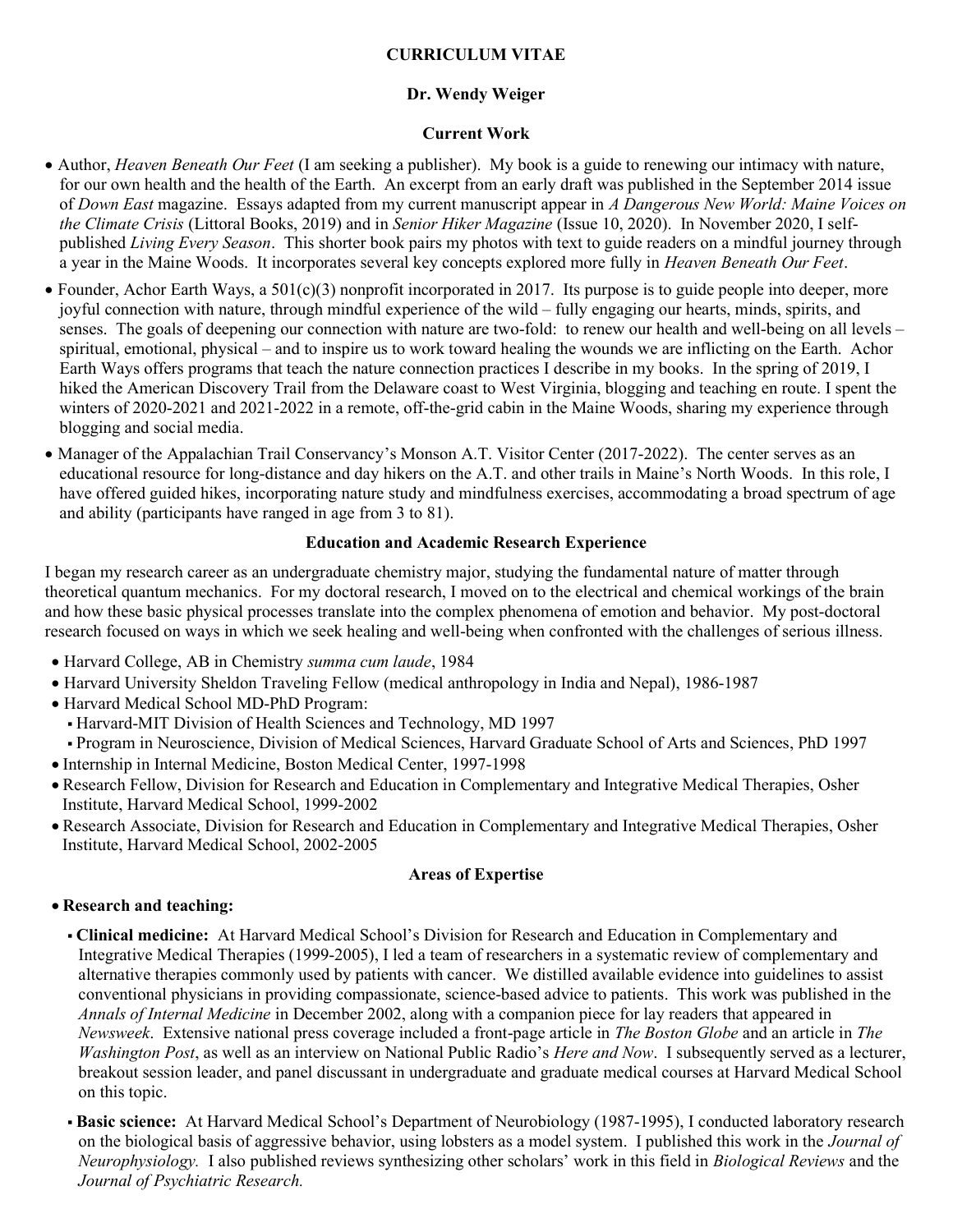- Nature-based skills: I have been licensed since 2005 as a Registered Maine Guide by the state's Department of Inland Fisheries and Wildlife. My skill areas include four-season survival, canoeing (flatwater and whitewater), backpacking, snowshoeing, backcountry skiing, birding, mammal tracking, and identification of edible and poisonous plants. As noted above, I work seasonally as a hiking educator and guide for the Appalachian Trail Conservancy (2017-2022). I have offered, or am scheduled to lead, mindful hikes for several other organizations as well: the Appalachian Mountain Club; Monson (Maine) Arts; and the Moosehead Historical Society, as part of its annual Thoreau Wabanaki Trail Festival. I have led birding excursions for the Natural Resource Education Center in Greenville and have served as an instructor in their youth outdoor skills program (2015-2017). I have also served as a workshop leader for the Maine Canoe Symposium (2013), the workshop coordinator for the Maine Wilderness Guides Organization Annual Rendezvous (2007-2008), and as a canoe trip leader for the Sierra Club (2007). In winter 2011, I led two Harvard College undergraduates on a three-day backcountry snowshoeing excursion as part of Harvard's "January Experience" program.
- Environmental advocacy: The Maine Woods are the largest undeveloped area east of the Mississippi, populated with wildlife ranging from lynx and moose to boreal birds and wild native brook trout. In 2005, Plum Creek Timber, the nation's largest private landowner, submitted a massive rezoning application for Moosehead Lake, Maine's largest lake and the southern gateway to the Maine Woods. In response, I joined a small band of citizens who formed the Moosehead Region Futures Committee: the only independent, locally-based organization to achieve status as a full legal intervener in the state's evaluation of Plum Creek's proposal. I served on the Moosehead Futures Steering Committee (2005-2015), as Coordinator (2006-2008), and as Executive Director (2008-2009). I published opinion pieces about this issue in the Portland Press Herald, Lewiston Sun Journal, Kennebec Journal, and Bangor Daily News, and was interviewed for articles in The Boston Globe and Down East Magazine. During four weeks of technical hearings in December 2007 and January 2008, I coordinated the testimony of eight volunteer witnesses and conducted cross-examination of witnesses supportive of Plum Creek. After the hearings, I represented our group at state deliberative sessions. Moosehead Futures' intervention contributed to significant improvements to conservation components of Plum Creek's plan.

#### Selected Publications

- Weiger, W. Homecoming. Senior Hiker Magazine, Issue 11, 2021.
- Weiger, W. Living Every Season: A Mindful Year in the Maine Woods. Achor Earth Ways Publications, 2020.
- Weiger, W. The Hardest Mile: A Night in Mahoosuc Notch. Senior Hiker Magazine, Issue 10, 2020.
- Weiger, W. Death of a Catbird. Split Rock Review, Issue 15, Fall 2020. https://www.splitrockreview.org/wendy-weiger.
- Weiger, W. Womb of Ice: The Maine Woods in Winter. In A Dangerous New World: Maine Voices on the Climate Crisis. Littoral Books, 2019.
- Weiger, W. How I Found Self-Healing and Wholeness by Trekking into the Wild. The Covey, June 2019. https://www.coveyclub.com/found-self-healing-wholeness-nature. (The Covey Club is a resource for women at midlife who want to continue learning, growing, and developing more authentic lives.)
- Weiger, W. Vision Quest: The Maine Woods at Summer's End. Down East, September 2014. https://downeast.com/essays/vision-quest/.
- Weiger, W. Balancing the public and private rights of landowners. Sun Journal (Lewiston, Maine), July 23, 2006.
- Weiger, W. All Mainers have stake in Plum Creek as public caretakers. Portland Press Herald / Maine Sunday Telegram, May 7, 2006.
- Weiger, WA and Eisenberg, DM. Cancer: Easing the treatment. Newsweek, December 2, 2002.
- Weiger, WA, Smith, M, Boon, H, Richardson, MA, Kaptchuk, TJ, and Eisenberg, DM. Advising patients who seek complementary and alternative medical therapies for cancer. Annals of Internal Medicine 137:889-903; 2002.
- Weiger, WA. Serotonergic modulation of behaviour: A phylogenetic overview. Biological Reviews 72:61-95; 1997.
- Weiger, WA and Ma, PM. Serotonin-containing neurons in lobsters: Origins and characterization of inhibitory postsynaptic potentials. Journal of Neurophysiology 69:2003-2014; 1993.
- Weiger, WA and Bear, DM. An approach to the neurology of aggression. Journal of Psychiatric Research 22:85-98; 1988.

#### Selected Articles and Interviews About My Work

- Fleming, D. Woman embraces another winter in a primitive cabin in the Maine woods. Portland Press Herald / Maine Sunday Telegram, March 20, 2022. https://www.pressherald.com/2022/03/20/woman-embraces-another-winter-in-aprimitive-cabin-in-the-maine-woods/.
- Ho, F. Harvard Alumni in Healthcare: Wendy Weiger AB '83, MD PhD '97 [online interview]. Harvard Alumni in Healthcare, December 11, 2021. https://harvardalumnihealthcare.com/people-of-haih/wendyweiger.